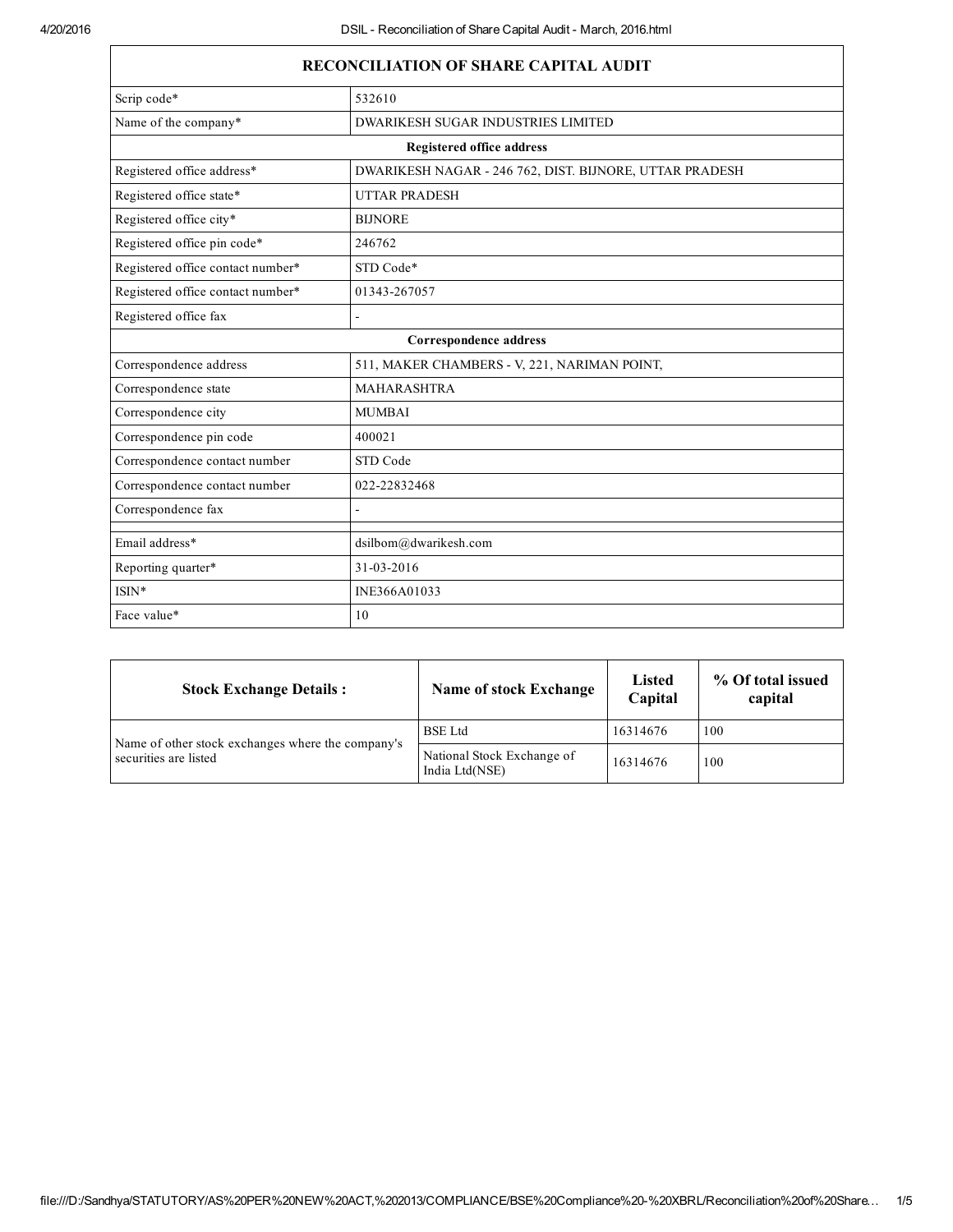| <b>Capital Details:</b>                                                           |                  |                           |  |
|-----------------------------------------------------------------------------------|------------------|---------------------------|--|
|                                                                                   | Number of shares | % Of total issued capital |  |
| Issued capital*                                                                   | 16314676         |                           |  |
| Listed capital (BSE) (As per company records)*                                    | 16314676         | 100                       |  |
| Held in dematerialised form in CDSL*                                              | 2097008          | 12.85                     |  |
| Held in dematerialised form in NSDL*                                              | 14160415         | 86.8                      |  |
| Physical*                                                                         | 57253            | 0.35                      |  |
| Total no.of shares*                                                               | 16314676         | 100                       |  |
| Reasons for difference if any, Between issued capital and listed capital*         |                  |                           |  |
| Reasons for difference if any, Between issued capital and total number of shares* |                  |                           |  |
| Reasons for difference if any, Between listed capital and total number of shares* |                  |                           |  |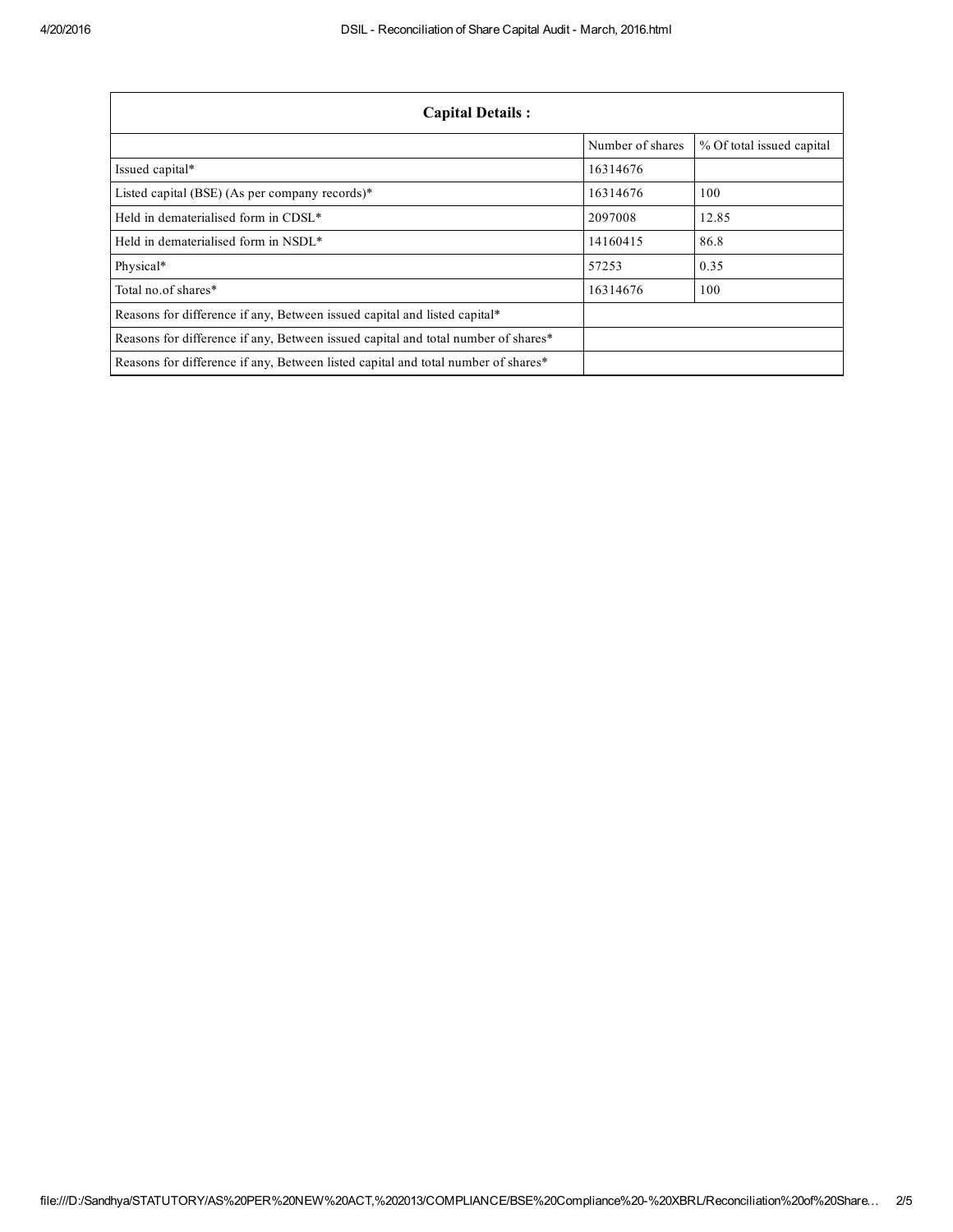|               |             |                 |                                         | Certifying the details of changes in share capital during the quarter under consideration as per Table<br>below : |                                        |                                        |                                                 |
|---------------|-------------|-----------------|-----------------------------------------|-------------------------------------------------------------------------------------------------------------------|----------------------------------------|----------------------------------------|-------------------------------------------------|
| Serial<br>No. | Particulars | No.of<br>shares | Applied / Not<br>Applied for<br>listing | Listed on Stock<br>Exchanges (Specify)<br>Names)                                                                  | whether<br>intimated to<br><b>CDSL</b> | whether<br>intimated to<br><b>NSDL</b> | In-prin appr. pending for<br>SE (Specify Names) |
|               |             |                 |                                         |                                                                                                                   |                                        |                                        |                                                 |
|               |             |                 |                                         |                                                                                                                   |                                        |                                        |                                                 |

| Register of members is updated*                                                                              | Yes |
|--------------------------------------------------------------------------------------------------------------|-----|
| If not, Updated upto which date                                                                              |     |
| Reference of previous quarter with regards to excess dematerialised shares, If any.                          | N.A |
| Has the company resolved the matter (excess dematerialised shares mentioned above) in the current quarter? * |     |
| If not, Reason why?                                                                                          |     |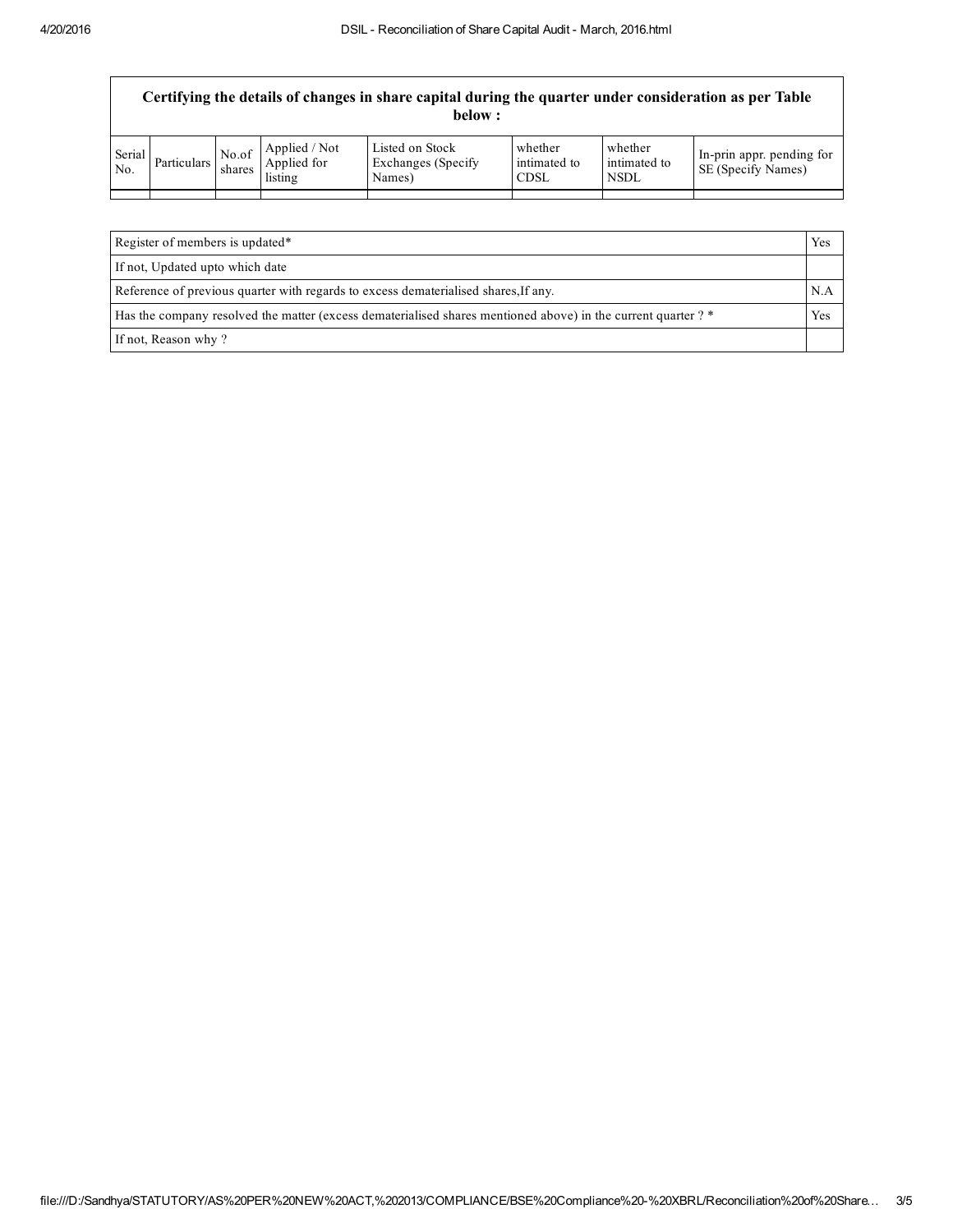## Mentioned the total no.of requests, If any, confirmed after 21 days and the total no.of requests pending beyond 21 days with the reasons for delay

| Total no.of demat requests     | No.of requests $*$ | No.of shares* | Reasons for delay |
|--------------------------------|--------------------|---------------|-------------------|
| Confirmed after 21 days*       |                    |               |                   |
| Pending for more than 21 days* |                    |               |                   |

| <b>Compliance Officer Details</b> |                                                                |  |
|-----------------------------------|----------------------------------------------------------------|--|
| Name of the compliance officer*   | Shri B. J. Maheshwari                                          |  |
| Designation*                      | Whole Time Director & Company Secretary cum Compliance Officer |  |
| Membership Nos                    | 2234                                                           |  |
| Telephone no.*                    | 022-22832468                                                   |  |
| Fax no.                           | 022-22808650                                                   |  |
| $E$ -mail id*                     | bjmaheshwari@dwarikesh.com                                     |  |